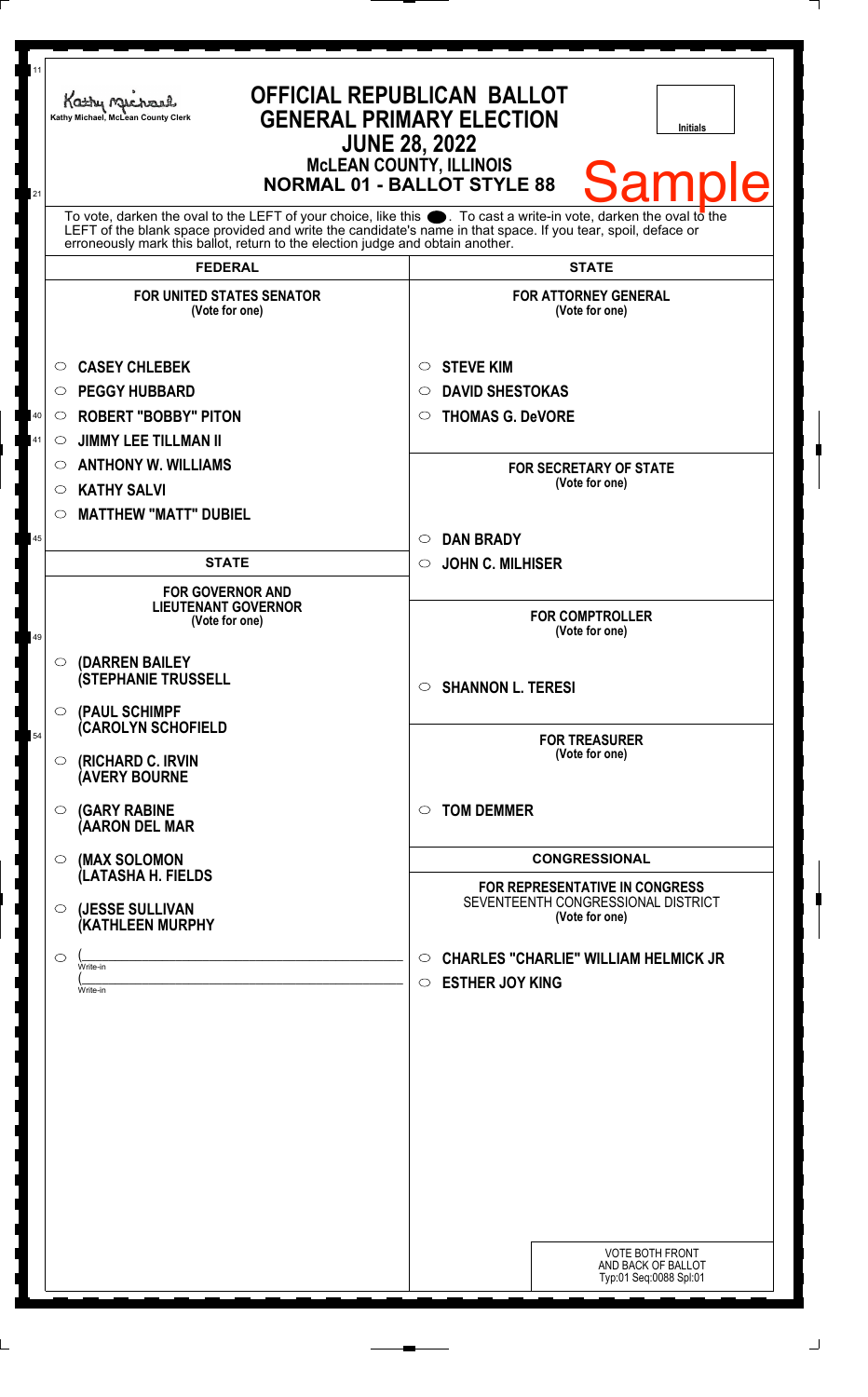|                                                                                                                | <b>OFFICIAL REPUBLICAN BALLOT - GENERAL PRIMARY ELECTION - JUNE 28, 2022</b>                                                        |
|----------------------------------------------------------------------------------------------------------------|-------------------------------------------------------------------------------------------------------------------------------------|
| <b>LEGISLATIVE</b>                                                                                             | <b>JUDICIAL</b>                                                                                                                     |
| <b>FOR STATE SENATOR</b><br>FORTY-SIXTH LEGISLATIVE DISTRICT<br>(Vote for one)                                 | FOR JUDGE OF THE CIRCUIT COURT<br>ELEVENTH JUDICIAL CIRCUIT<br>(To fill the vacancy of the Hon. Scott Drazewski)<br>(Vote for one)  |
| <b>DESI ANDERSON</b><br>$\circ$                                                                                | <b>CARLA BARNES</b><br>$\circ$                                                                                                      |
| <b>REPRESENTATIVE</b>                                                                                          |                                                                                                                                     |
| <b>FOR REPRESENTATIVE</b><br>IN THE GENERAL ASSEMBLY<br>NINETY-FIRST REPRESENTATIVE DISTRICT<br>(Vote for one) | FOR JUDGE OF THE CIRCUIT COURT<br>ELEVENTH JUDICIAL CIRCUIT<br>(To fill the vacancy of the Hon. Paul G. Lawrence)<br>(Vote for one) |
| <b>SCOTT PRESTON</b><br>$\circ$                                                                                | <b>DON KNAPP</b><br>$\circ$                                                                                                         |
| <b>JAMES S. FISHER</b><br>$\circ$                                                                              | <b>AMY McFARLAND</b><br>$\circ$                                                                                                     |
|                                                                                                                |                                                                                                                                     |
| <b>COUNTY</b>                                                                                                  | <b>PRECINCT</b>                                                                                                                     |
| <b>FOR COUNTY CLERK</b><br>(Vote for one)                                                                      | FOR PRECINCT COMMITTEEPERSON<br>NORMAL 01<br>(Vote for one)                                                                         |
| <b>KATHY MICHAEL</b><br>$\circ$                                                                                | <b>NO CANDIDATE</b>                                                                                                                 |
| <b>FOR COUNTY TREASURER</b><br>(Vote for one)                                                                  |                                                                                                                                     |
| $\circ$ REBECCA C. McNEIL                                                                                      |                                                                                                                                     |
| <b>FOR COUNTY SHERIFF</b><br>(Vote for one)                                                                    |                                                                                                                                     |
| <b>MATT LANE</b><br>$\circ$                                                                                    |                                                                                                                                     |
| <b>REGIONAL OFFICE</b><br>OF EDUCATION                                                                         |                                                                                                                                     |
| FOR REGIONAL SUPERINTENDENT OF SCHOOLS<br>(DeWITT, LIVINGSTON, LOGAN AND McLEAN COUNTIES)<br>(Vote for one)    |                                                                                                                                     |
| <b>MARK E. JONTRY</b><br>$\circ$                                                                               |                                                                                                                                     |
| <b>COUNTY BOARD</b>                                                                                            |                                                                                                                                     |
| <b>FOR COUNTY BOARD MEMBER</b><br><b>COUNTY BOARD DISTRICT 8</b><br>(Vote for not more than two)               |                                                                                                                                     |
| $\circ$<br>Write-in                                                                                            |                                                                                                                                     |
| $\circ$                                                                                                        |                                                                                                                                     |
| Write-in                                                                                                       | YOU HAVE NOW                                                                                                                        |
|                                                                                                                | <b>COMPLETED VOTING</b>                                                                                                             |
|                                                                                                                | <b>VOTE BOTH FRONT</b><br>AND BACK OF BALLOT<br>Typ:01 Seq:0088 Spl:01                                                              |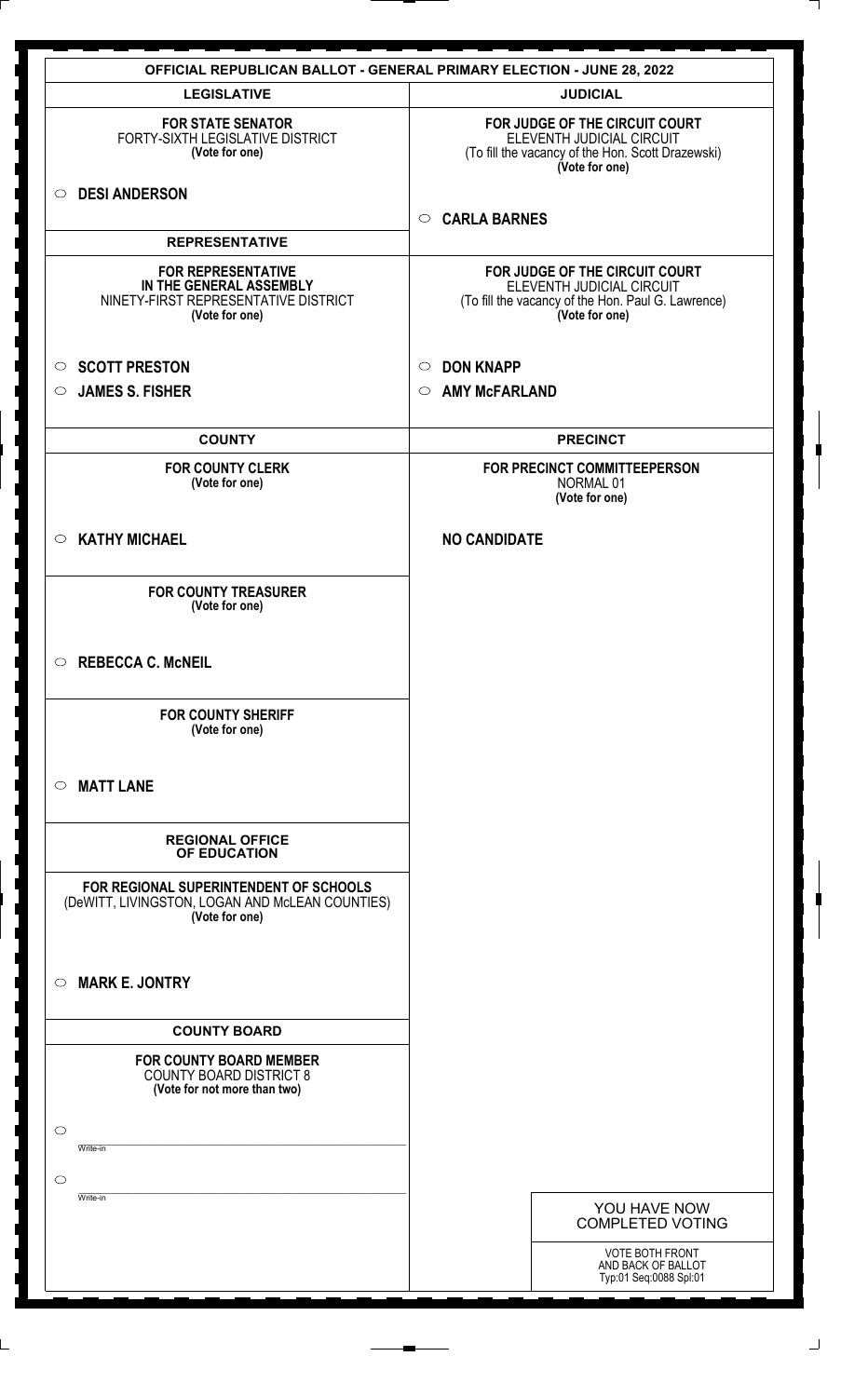| 11<br>21 | Kathy Machard<br>Kathy Michael, McLean County Clerk                                                                                                                                                                                                                                                                                      | <b>OFFICIAL REPUBLICAN BALLOT</b><br><b>GENERAL PRIMARY ELECTION</b><br>Initials<br><b>JUNE 28, 2022</b><br><b>McLEAN COUNTY, ILLINOIS</b><br><b>Sample</b><br><b>NORMAL 01 - BALLOT STYLE 89</b> |
|----------|------------------------------------------------------------------------------------------------------------------------------------------------------------------------------------------------------------------------------------------------------------------------------------------------------------------------------------------|---------------------------------------------------------------------------------------------------------------------------------------------------------------------------------------------------|
|          | To vote, darken the oval to the LEFT of your choice, like this $\bullet$ . To cast a write-in vote, darken the oval to the LEFT of the blank space provided and write the candidate's name in that space. If you tear, spoil, deface<br>erroneously mark this ballot, return to the election judge and obtain another.<br><b>FEDERAL</b> | <b>STATE</b>                                                                                                                                                                                      |
|          | <b>FOR UNITED STATES SENATOR</b><br>(Vote for one)                                                                                                                                                                                                                                                                                       | <b>FOR ATTORNEY GENERAL</b><br>(Vote for one)                                                                                                                                                     |
| 40<br>41 | <b>CASEY CHLEBEK</b><br>$\circ$<br><b>PEGGY HUBBARD</b><br>$\circ$<br><b>ROBERT "BOBBY" PITON</b><br>$\circ$<br><b>JIMMY LEE TILLMAN II</b><br>$\circlearrowright$<br><b>ANTHONY W. WILLIAMS</b><br>O<br><b>KATHY SALVI</b><br>$\circ$                                                                                                   | <b>STEVE KIM</b><br>$\circ$<br><b>DAVID SHESTOKAS</b><br>◯<br><b>THOMAS G. DeVORE</b><br>O<br><b>FOR SECRETARY OF STATE</b><br>(Vote for one)                                                     |
| 46       | <b>MATTHEW "MATT" DUBIEL</b><br>$\circlearrowright$<br><b>STATE</b>                                                                                                                                                                                                                                                                      | <b>DAN BRADY</b><br>$\circ$<br><b>JOHN C. MILHISER</b><br>$\circ$                                                                                                                                 |
| 47       | <b>FOR GOVERNOR AND</b><br><b>LIEUTENANT GOVERNOR</b><br>(Vote for one)                                                                                                                                                                                                                                                                  | <b>FOR COMPTROLLER</b><br>(Vote for one)                                                                                                                                                          |
| 51       | (DARREN BAILEY<br>$\circ$<br><b>(STEPHANIE TRUSSELL</b><br>O (PAUL SCHIMPF                                                                                                                                                                                                                                                               | $\circ$ SHANNON L. TERESI                                                                                                                                                                         |
|          | <b>CAROLYN SCHOFIELD</b><br><b>(RICHARD C. IRVIN</b><br>$\circ$<br><b>(AVERY BOURNE</b>                                                                                                                                                                                                                                                  | <b>FOR TREASURER</b><br>(Vote for one)                                                                                                                                                            |
|          | <b>(GARY RABINE</b><br>$\circ$<br>(AARON DEL MAR                                                                                                                                                                                                                                                                                         | <b>TOM DEMMER</b><br>$\circ$                                                                                                                                                                      |
|          | (MAX SOLOMON<br>$\bigcirc$<br>(LATASHA H. FIELDS                                                                                                                                                                                                                                                                                         | <b>CONGRESSIONAL</b><br><b>FOR REPRESENTATIVE IN CONGRESS</b>                                                                                                                                     |
|          | (JESSE SULLIVAN<br>$\circ$<br>(KATHLEEN MURPHY                                                                                                                                                                                                                                                                                           | SEVENTEENTH CONGRESSIONAL DISTRICT<br>(Vote for one)                                                                                                                                              |
|          | $\circ$<br>Write-in<br>Write-in                                                                                                                                                                                                                                                                                                          | <b>CHARLES "CHARLIE" WILLIAM HELMICK JR</b><br>O<br><b>ESTHER JOY KING</b><br>$\circ$                                                                                                             |
|          |                                                                                                                                                                                                                                                                                                                                          |                                                                                                                                                                                                   |
|          |                                                                                                                                                                                                                                                                                                                                          |                                                                                                                                                                                                   |
|          |                                                                                                                                                                                                                                                                                                                                          |                                                                                                                                                                                                   |
|          |                                                                                                                                                                                                                                                                                                                                          | <b>VOTE BOTH FRONT</b><br>AND BACK OF BALLOT<br>Typ:01 Seq:0089 Spl:01                                                                                                                            |